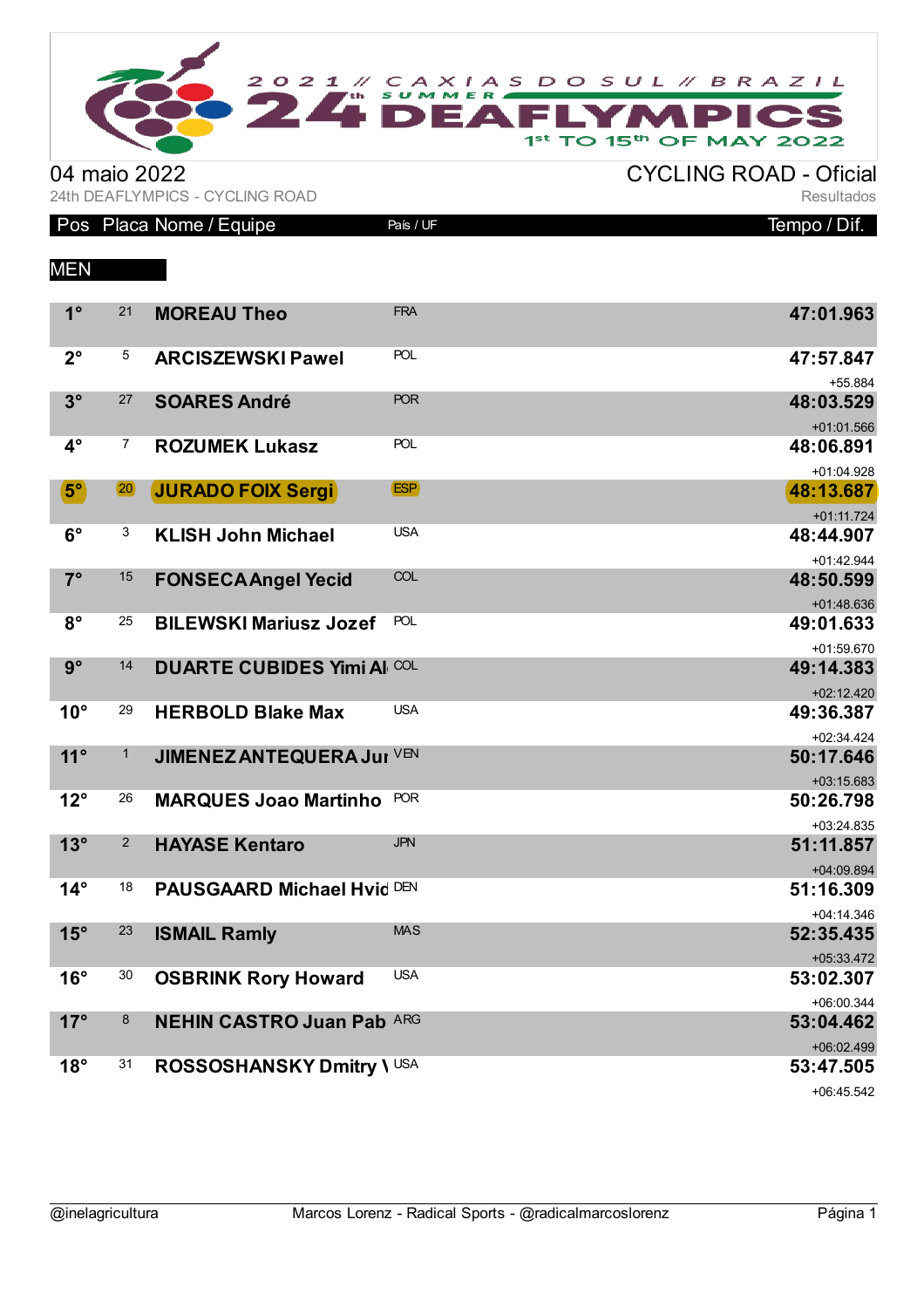

04 maio 2022<br>
24th DEAFLYMPICS - CYCLING ROAD<br>
Resultados 24th DEAFLYMPICS - CYCLING ROAD

| Pos          |                  | Placa Nome / Equipe                 | País / UF  | Tempo / Dif.                             |
|--------------|------------------|-------------------------------------|------------|------------------------------------------|
| $19^\circ$   | 22               | <b>SERVIERES Paul Francis</b>       | <b>FRA</b> | 54:59.716<br>$+07:57.753$                |
| $20^{\circ}$ | 17               | <b>OTTESEN Bruno Tim</b>            | <b>DEN</b> | 57:18.591<br>+10:16.628                  |
| $21^\circ$   | 33               | <b>MENDOZA Luis Alberto</b>         | <b>VEN</b> | 57:19.042<br>+10:17.079                  |
| $22^{\circ}$ | 28               | <b>GREEGOR Joey Lee</b>             | <b>USA</b> | 58:49.724<br>+11:47.761                  |
| $23^\circ$   | $\boldsymbol{9}$ | <b>DA SILVA Mateus Alves</b>        | <b>BRA</b> | 01:00:10.438<br>+13:08.475               |
| $24^\circ$   | 16               | <b>DIAZ VAZQUEZ Yunior Enri CUB</b> |            | 01:00:15.461                             |
| $25^\circ$   | 10               | FERREIRA Jose Roberto S BRA         |            | +13:13.498<br>01:00:21.593<br>+13:19.630 |
| $26^\circ$   | 13               | <b>ZARDO Paulo Roberto</b>          | <b>BRA</b> | 01:03:30.759<br>+16:28.796               |
| $27^\circ$   | 6                | REINOSO Nelson Eduardo COL          |            | 03:55:11.607<br>+03:08:09.644            |
| $28^\circ$   | 4                | <b>CARDENAS RODRIGUEZ, COL</b>      |            | <b>DNF</b>                               |
| $29^\circ$   | 11               | <b>MIRANDA Fernando Leite</b>       | <b>BRA</b> | <b>DNF</b>                               |
| $30^\circ$   | 12               | PEREIRA Leandro Cirne D BRA         |            | <b>DNF</b>                               |
| $31^\circ$   | (19)             | <b>IVARS SOLER Pablo</b>            | (ESP)      | <b>DNF</b>                               |
| $32^\circ$   | 24               | <b>STOUTEN Marc</b>                 | <b>NED</b> | <b>DNF</b>                               |
| $33^\circ$   | 32               | <b>CAMPOS Jhefferson Stive</b> VEN  |            | <b>DNF</b>                               |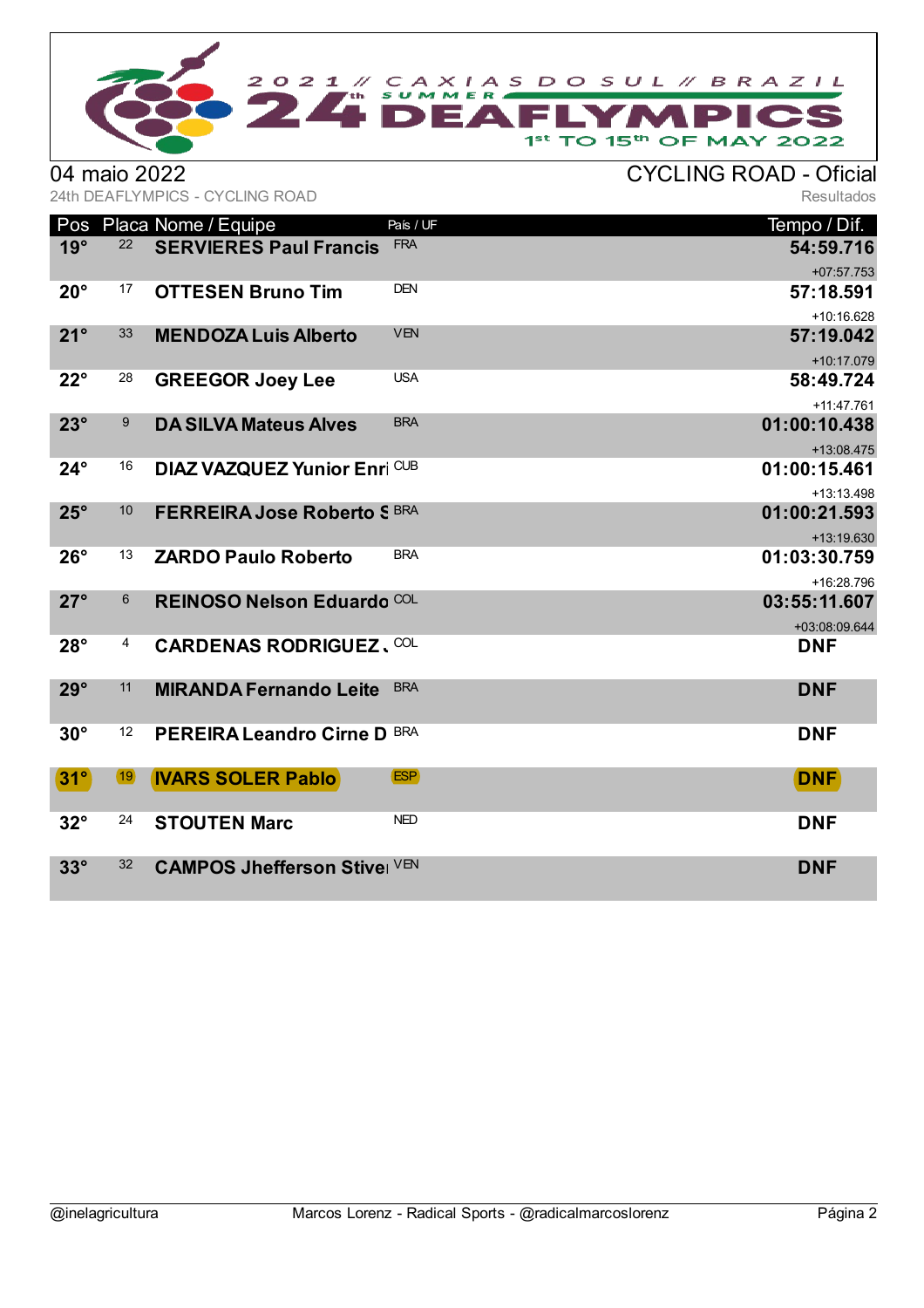

## **FINAL CLASSIFICATION**

| <b>MEN - CYCLING</b> |                 |                                        |                  |             |  |  |  |  |  |  |  |  |
|----------------------|-----------------|----------------------------------------|------------------|-------------|--|--|--|--|--|--|--|--|
| Pos                  | <b>Number</b>   | <b>Name</b>                            | <b>Country</b>   | <b>Time</b> |  |  |  |  |  |  |  |  |
| 1                    | 45              | <b>TOUBOUL Steeve</b>                  | FRA              | 02:59:22    |  |  |  |  |  |  |  |  |
| $\overline{2}$       | $\overline{22}$ | <b>SERVIERES Paul Francis</b>          | <b>FRA</b>       | 02:59:22    |  |  |  |  |  |  |  |  |
| $\overline{3}$       | 24              | <b>STOUTEN Marc</b>                    | <b>NED</b>       | 02:59:22    |  |  |  |  |  |  |  |  |
| $\overline{4}$       | 3               | <b>KLISH John Michael</b>              | <b>USA</b>       | 02:59:22    |  |  |  |  |  |  |  |  |
| $\overline{5}$       | $\overline{27}$ | SOARES André                           | <b>POR</b>       | 02:59:22    |  |  |  |  |  |  |  |  |
| 6                    | 36              | <b>FOLDI Bence</b>                     | <b>HUN</b>       | 02:59:22    |  |  |  |  |  |  |  |  |
| $\overline{7}$       | $\overline{35}$ | <b>CHIONIS Panagiotis</b>              | <b>GRE</b>       | 02:59:22    |  |  |  |  |  |  |  |  |
| 8                    | $\overline{26}$ | <b>MARQUES Joao Martinho</b>           | <b>POR</b>       | 02:59:26    |  |  |  |  |  |  |  |  |
| $\overline{9}$       | 1               | <b>JIMENEZ ANTEQUERA Junior Jose</b>   | <b>VEN</b>       | 02:59:26    |  |  |  |  |  |  |  |  |
| 10                   | $\overline{5}$  | <b>ARCISZEWSKI Pawel</b>               | POL              | 02:59:26    |  |  |  |  |  |  |  |  |
| 11                   | 15              | <b>FONSECA Angel Yecid</b>             | COL              | 02:59:29    |  |  |  |  |  |  |  |  |
| 12                   | $\overline{25}$ | <b>BILEWSKI Mariusz Jozef</b>          | <b>POL</b>       | 02:59:42    |  |  |  |  |  |  |  |  |
| 13                   | $\overline{6}$  | <b>REINOSO Nelson Eduardo</b>          | <b>COL</b>       | 02:59:42    |  |  |  |  |  |  |  |  |
| 14                   | $\overline{4}$  | CARDENAS RODRIGUEZ Jose Alejandro      | <b>COL</b>       | 02:59:42    |  |  |  |  |  |  |  |  |
| 15                   | 20              | <b>JURADO FOIX Sergi</b>               | <b>ESP</b>       | 02:59:42    |  |  |  |  |  |  |  |  |
| 16                   | $\overline{2}$  | <b>HAYASE Kentaro</b>                  | <b>JPN</b>       | 02:59:42    |  |  |  |  |  |  |  |  |
| 17                   | $\overline{38}$ | <b>KHANOYAN Christopher Albert</b>     | <b>USA</b>       | 02:59:42    |  |  |  |  |  |  |  |  |
| 18                   | 48              | <b>GRANADOS MENGUAL Carlos</b>         | <b>ESP</b>       | 02:59:53    |  |  |  |  |  |  |  |  |
| $\overline{19}$      | 18              | PAUSGAARD Michael Hvid                 | <b>DEN</b>       | 03:00:03    |  |  |  |  |  |  |  |  |
| 20                   | 49              | <b>MARIN MURCIA Antonio</b>            | <b>ESP</b>       | 03:00:03    |  |  |  |  |  |  |  |  |
| 21                   | 23              | <b>ISMAIL Ramly</b>                    | <b>MAS</b>       | 03:00:45    |  |  |  |  |  |  |  |  |
| $\overline{22}$      | 29              | <b>HERBOLD Blake Max</b>               | <b>USA</b>       | 03:01:01    |  |  |  |  |  |  |  |  |
| $\overline{23}$      | $\overline{21}$ | <b>MOREAU Theo</b>                     | <b>FRA</b>       | 03:01:36    |  |  |  |  |  |  |  |  |
| 24                   | $\overline{17}$ | <b>OTTESEN Bruno Tim</b>               | <b>DEN</b>       | 03:04:22    |  |  |  |  |  |  |  |  |
| 25                   | 42              | <b>SANCHEZ Luis Carlos Javier</b>      | $\overline{COL}$ | 03:05:16    |  |  |  |  |  |  |  |  |
| $\overline{26}$      | $\overline{37}$ | KAWANO Kenta                           | <b>JPN</b>       | 03:05:26    |  |  |  |  |  |  |  |  |
| $\overline{27}$      | $\overline{34}$ | <b>BUDNY Lukasz</b>                    | <b>POL</b>       | 03:05:26    |  |  |  |  |  |  |  |  |
| 28                   | $\overline{7}$  | <b>ROZUMEK Lukasz</b>                  | <b>POL</b>       | 03:05:26    |  |  |  |  |  |  |  |  |
| 29                   | $\overline{33}$ | MENDOZA Luis Alberto                   | <b>VEN</b>       | 03:05:32    |  |  |  |  |  |  |  |  |
| 30                   | 19              | <b>IVARS SOLER Pablo</b>               | <b>ESP</b>       | 03:10:53    |  |  |  |  |  |  |  |  |
| $\overline{31}$      | 40              | <b>MARQUEZ Wilson Francisco</b>        | <b>VEN</b>       | 03:12:34    |  |  |  |  |  |  |  |  |
| $\overline{32}$      | 30              | <b>OSBRINK Rory Howard</b>             | <b>USA</b>       | 03:12:49    |  |  |  |  |  |  |  |  |
| 33                   | 32              | <b>CAMPOS Jhefferson Stiven</b>        | <b>VEN</b>       | 03:25:31    |  |  |  |  |  |  |  |  |
| $\overline{34}$      | $\overline{16}$ | <b>DIAZ VAZQUEZ Yunior Enrique</b>     | <b>CUB</b>       | 03:45:38    |  |  |  |  |  |  |  |  |
| 35                   | 47              | FALCON MARTINEZ Jorge Ignacio Geronimo | <b>ARG</b>       | 03:45:44    |  |  |  |  |  |  |  |  |
|                      | 8               | NEHIN CASTRO Juan Pablo                | <b>ARG</b>       | <b>DNF</b>  |  |  |  |  |  |  |  |  |
|                      | 9               | DA SILVA Mateus Alves                  | <b>BRA</b>       | <b>DNF</b>  |  |  |  |  |  |  |  |  |
|                      | 46              | <b>CHAREANROEN Chaiwat</b>             | <b>THA</b>       | <b>DNF</b>  |  |  |  |  |  |  |  |  |
|                      | 10              | FERREIRA Jose Roberto Simplicio        | <b>BRA</b>       | <b>DNF</b>  |  |  |  |  |  |  |  |  |
|                      | 44              | <b>STUFF Richard Kofi</b>              | <b>GHANA</b>     | <b>DNF</b>  |  |  |  |  |  |  |  |  |
|                      | 41              | <b>OFOSU Micheal</b>                   | <b>GHANA</b>     | <b>DNF</b>  |  |  |  |  |  |  |  |  |
|                      | 39              | <b>KREKORA Dominick</b>                | <b>POL</b>       | <b>DNF</b>  |  |  |  |  |  |  |  |  |
|                      | 43              | <b>STAUBACH Scott Michael</b>          | <b>USA</b>       | <b>DSQ</b>  |  |  |  |  |  |  |  |  |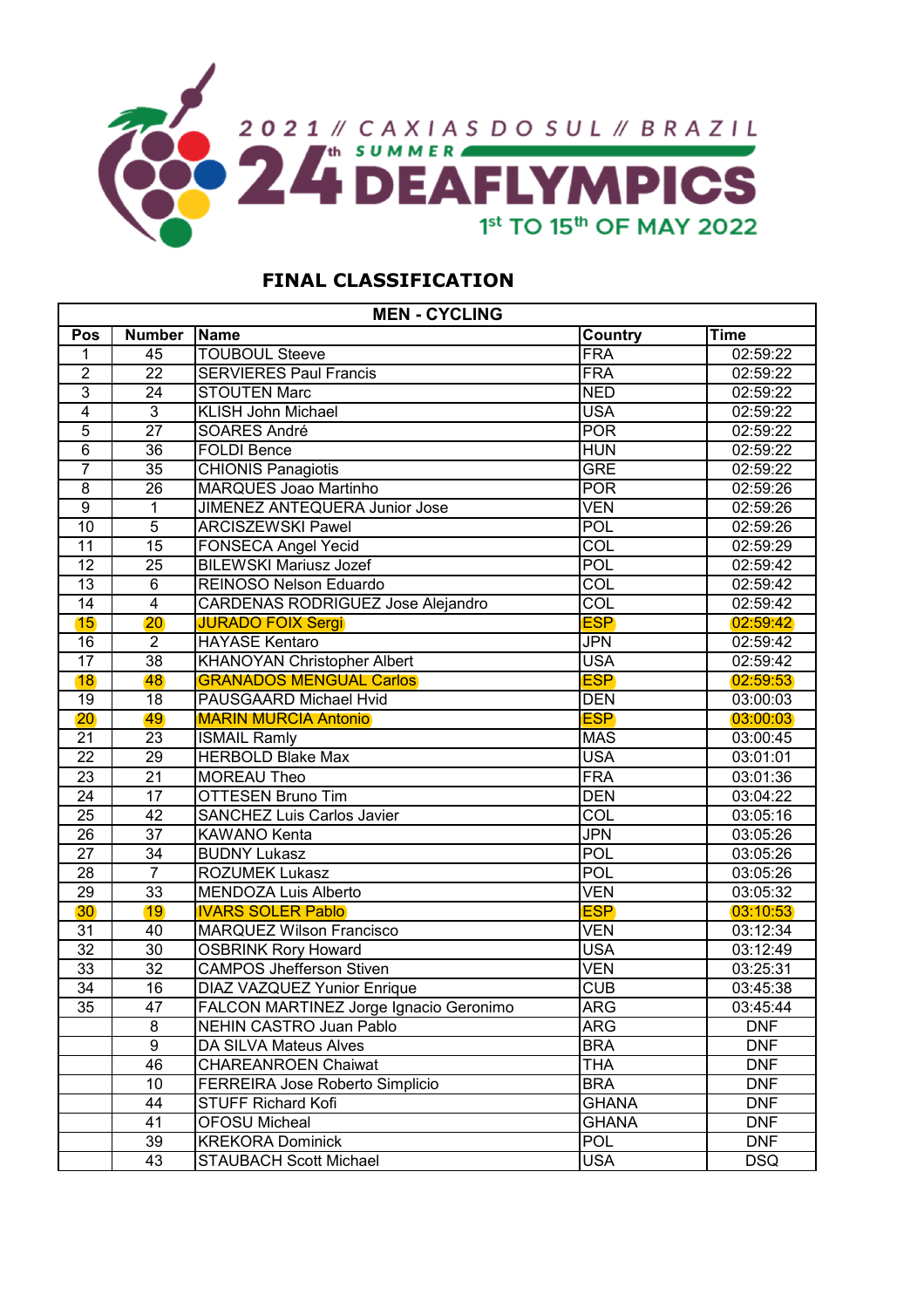



| <b>Cycling Road - Flying Sprint - Men - General Classification</b> |                                        |                |                         |  |  |  |  |  |  |  |  |
|--------------------------------------------------------------------|----------------------------------------|----------------|-------------------------|--|--|--|--|--|--|--|--|
| <b>NUMBER</b>                                                      | <b>NAME</b>                            | <b>COUNTRY</b> | <b>Medals</b>           |  |  |  |  |  |  |  |  |
|                                                                    | 45 TOUBOUL Steeve                      | <b>FRA</b>     | Gold                    |  |  |  |  |  |  |  |  |
|                                                                    | 35 CHIONIS Panagiotis                  | <b>GRE</b>     | Silver                  |  |  |  |  |  |  |  |  |
|                                                                    | 22 SERVIERES Paul Francis              | <b>FRA</b>     | <b>Bronze</b>           |  |  |  |  |  |  |  |  |
|                                                                    | 29 HERBOLD Blake Max                   | <b>USA</b>     | $\overline{\mathbf{4}}$ |  |  |  |  |  |  |  |  |
|                                                                    | 24 STOUTEN Marc                        | <b>NED</b>     | 5                       |  |  |  |  |  |  |  |  |
|                                                                    | 37 KAWANO Kenta                        | <b>JPN</b>     | $\boldsymbol{6}$        |  |  |  |  |  |  |  |  |
|                                                                    | 39 KREKORA Dominik                     | POL            | $\overline{7}$          |  |  |  |  |  |  |  |  |
|                                                                    | 31 ROSSOSHANSKY Dmitry Vyacheslavovich | <b>USA</b>     | $\overline{8}$          |  |  |  |  |  |  |  |  |
|                                                                    | 42 SANCHEZ Luis Carlos Javier          | COL            | 9                       |  |  |  |  |  |  |  |  |
|                                                                    | 27 SOARES André                        | <b>POR</b>     | 10                      |  |  |  |  |  |  |  |  |
|                                                                    | 21 MOREAU Theo                         | <b>FRA</b>     | 11                      |  |  |  |  |  |  |  |  |
|                                                                    | 3 KLISH John Michael                   | <b>USA</b>     | 12                      |  |  |  |  |  |  |  |  |
|                                                                    | 26 MARQUES Joao Martinho               | <b>POR</b>     | 13                      |  |  |  |  |  |  |  |  |
|                                                                    | 36 FOLDI Bence                         | <b>HUN</b>     | 14                      |  |  |  |  |  |  |  |  |
|                                                                    | 25 BILEWSKI Mariusz Jozef              | <b>POL</b>     | $\overline{15}$         |  |  |  |  |  |  |  |  |
|                                                                    | 7 ROZUMEK Lukasz                       | POL            | 16                      |  |  |  |  |  |  |  |  |
|                                                                    | 32 CAMPOS Jhefferson Stiven            | <b>VEN</b>     | 17                      |  |  |  |  |  |  |  |  |
|                                                                    | 38 KHANOYAN Christopher Albert         | <b>USA</b>     | 18                      |  |  |  |  |  |  |  |  |
|                                                                    | 2 HAYASE Kentaro                       | <b>JPN</b>     | 19                      |  |  |  |  |  |  |  |  |
|                                                                    | 43 STAUBACH Scott Michael              | <b>USA</b>     | 20                      |  |  |  |  |  |  |  |  |
|                                                                    | 1 JIMENEZ ANTEQUERA Junior Jose        | <b>VEN</b>     | 21                      |  |  |  |  |  |  |  |  |
|                                                                    | 40 MARQUEZ Wilson Francisco            | <b>VEN</b>     | 22                      |  |  |  |  |  |  |  |  |
|                                                                    | 11 MIRANDA Fernando Leite              | <b>BRA</b>     | 23                      |  |  |  |  |  |  |  |  |
|                                                                    | 34 BUDNY Lukasz                        | <b>POL</b>     | 24                      |  |  |  |  |  |  |  |  |
|                                                                    | 15 FONSECA ANGEL YESID                 | COL            | 25                      |  |  |  |  |  |  |  |  |
|                                                                    | 9 DA SILVA Mateus Alves                | <b>BRA</b>     | 26                      |  |  |  |  |  |  |  |  |
|                                                                    | 13 ZARDO Paulo Roberto                 | <b>BRA</b>     | 27                      |  |  |  |  |  |  |  |  |
|                                                                    | 10 FERREIRA José Roberto               | <b>BRA</b>     | 28                      |  |  |  |  |  |  |  |  |
|                                                                    | 12 PEREIRA Leandro Cirne               | <b>BRA</b>     | 29                      |  |  |  |  |  |  |  |  |
|                                                                    | 16 DIAZ VASQUEZ Yunior                 | <b>CUB</b>     | <b>DNS</b>              |  |  |  |  |  |  |  |  |
|                                                                    | 41 OFOSU Michael                       | <b>GHA</b>     | <b>DNS</b>              |  |  |  |  |  |  |  |  |
|                                                                    | 44 STUFF Richard Kofi                  | <b>GHA</b>     | <b>DNS</b>              |  |  |  |  |  |  |  |  |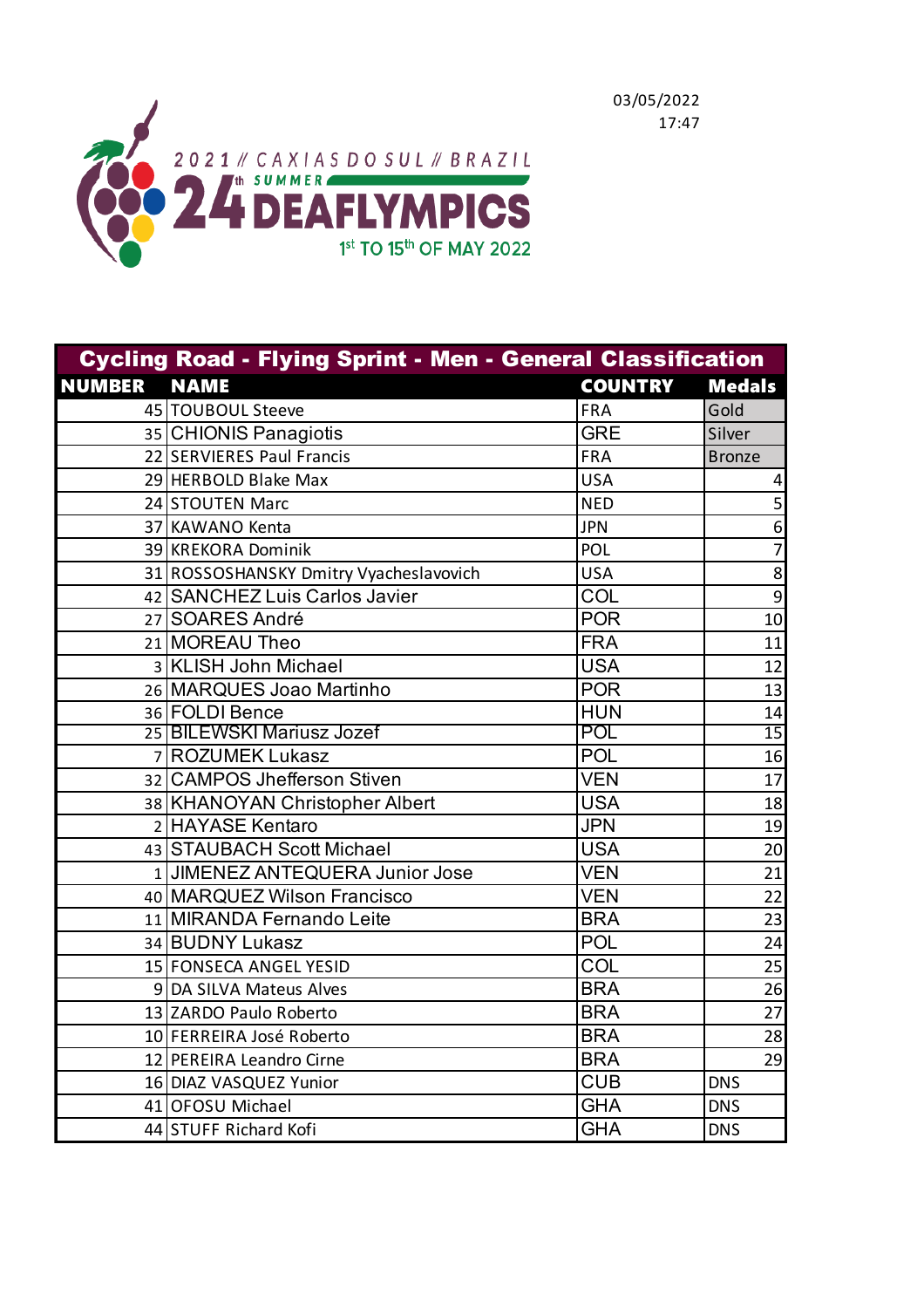08/05/2022 17:02



Farroupilha/RS May 08, 2022

|                |                                     | <b>CYCLING ROAD - POINTS RACE - MEN - Final Results</b>              |                |                |                          |                          |                |                |   |                |                |                |                |                |                |                |    |    |    |                           |                 |
|----------------|-------------------------------------|----------------------------------------------------------------------|----------------|----------------|--------------------------|--------------------------|----------------|----------------|---|----------------|----------------|----------------|----------------|----------------|----------------|----------------|----|----|----|---------------------------|-----------------|
| #              | <b>NAME</b>                         | COUNTR 56 52 48 44 40 36 32 28 24 20 16 12 8 4 Final Laps Gai Points |                |                |                          |                          |                |                |   |                |                |                |                |                |                |                |    |    |    | <b>Final posi Results</b> |                 |
|                | 27 SOARES André                     | <b>POR</b>                                                           |                | 5 <sub>1</sub> | 5                        | <b>51</b>                | 5 <sub>l</sub> | 5 <sub>l</sub> | 3 | 3 <sup>l</sup> |                | 3              |                |                | 3 <sup>1</sup> | $\mathbf{1}$   |    | 20 | 62 |                           |                 |
|                | 45 TOUBOUL Steeve                   | <b>FRA</b>                                                           |                | $\overline{3}$ | 3                        |                          |                | 3              |   | 5 <sub>l</sub> | 5              | 5 <sub>l</sub> | $\overline{3}$ | $\overline{3}$ |                | 5              | 10 |    | 46 |                           |                 |
|                | 35 CHIONIS Panagiotis               | <b>GRE</b>                                                           |                | $\overline{2}$ |                          |                          |                |                |   |                |                | $\mathcal{L}$  |                |                |                |                |    |    | 17 | 10                        |                 |
|                | 25 BILEWSKI Mariusz Jozef           | <b>POL</b>                                                           |                |                | 1                        |                          |                |                |   |                | $\overline{3}$ |                |                | $\mathcal{P}$  |                |                |    |    | 11 |                           |                 |
|                | 24 STOUTEN Marc                     | <b>NED</b>                                                           |                |                | $\overline{\phantom{0}}$ | $\overline{\phantom{0}}$ |                |                |   |                |                |                |                |                | 2 <sup>1</sup> | $\overline{3}$ |    |    | 11 | 6                         |                 |
|                | 37 KAWANO Kenta                     | <b>JPN</b>                                                           |                |                |                          |                          |                |                |   |                |                |                | 5 <sub>l</sub> | 5 <sub>l</sub> |                |                |    |    | 11 | 8                         |                 |
|                | 22 SERVIERES Paul Francis           | <b>FRA</b>                                                           | $\overline{3}$ |                |                          |                          |                |                |   |                |                |                |                |                | 5              |                |    |    |    | 16                        |                 |
|                | 6 REINOSO Nelson Eduardo            | COL                                                                  |                |                |                          |                          |                |                |   |                |                |                |                |                |                |                |    |    |    |                           | 8               |
|                | 42 SANCHEZ Luis Carlos Javier       | COL                                                                  |                |                |                          |                          |                |                |   |                |                |                |                |                |                |                |    |    |    |                           | 9               |
|                | 36 FOLDI Bence                      | <b>HUN</b>                                                           |                |                |                          | 3                        |                |                |   | 2              | 1              |                |                |                |                |                |    |    |    | 12                        | 10              |
|                | 20 JURADO FOIX Sergi                | <b>ESP</b>                                                           |                |                |                          |                          |                |                |   |                |                |                |                |                |                |                |    |    |    |                           | $\overline{11}$ |
|                | 26 MARQUES Joao Martinho            | <b>POR</b>                                                           |                |                |                          |                          |                | $\mathcal{P}$  |   |                |                |                |                |                |                |                |    |    |    |                           | 12              |
|                | 43 STAUBACH Scott Michael           | <b>USA</b>                                                           |                | $\mathbf{1}$   |                          |                          |                |                |   |                |                |                |                |                |                |                |    |    |    | 11                        | 13              |
|                | 15 FONSECA Angel Yecid              | COL                                                                  |                |                |                          |                          |                |                |   |                |                |                |                |                |                |                |    |    |    | 14                        | 14              |
|                | JIMENEZ ANTEQUERA Junior Jose       | <b>VEN</b>                                                           |                |                |                          |                          |                |                |   |                |                |                |                |                |                |                |    |    |    | q                         | 15              |
|                | 38 KHANOYAN Christopher Albert      | <b>USA</b>                                                           |                |                |                          |                          |                |                |   |                |                |                |                |                |                |                |    |    |    | 13                        | 16              |
|                | 34 BUDNY Lukasz                     | POL                                                                  |                |                |                          |                          |                |                |   |                |                |                |                |                |                |                |    |    |    | 17                        | 17              |
|                | 8 NEHIN CASTRO Juan Pablo           | <b>ARG</b>                                                           |                |                |                          |                          |                |                |   |                |                |                |                |                |                |                |    |    |    | 18 <sup>1</sup>           | 18              |
|                | 21 MOREAU Theo                      | <b>FRA</b>                                                           |                |                |                          |                          | $\overline{2}$ |                |   |                |                |                |                |                |                |                |    |    |    |                           | <b>DNF</b>      |
|                | 48 GRANADOS MENGUAL Carlos          | <b>ESP</b>                                                           |                |                |                          |                          |                |                |   |                |                |                |                |                |                |                |    |    |    |                           | <b>DNF</b>      |
|                | 2 HAYASE Kentaro                    | <b>JPN</b>                                                           |                |                |                          |                          |                |                |   |                |                |                |                |                |                |                |    |    | n  |                           | <b>DNF</b>      |
|                | 4 CARDENAS RODRIGUEZ Jose Alejandro | COL                                                                  |                |                |                          |                          |                |                |   |                |                |                |                |                |                |                |    |    |    |                           | <b>DNF</b>      |
| $\overline{7}$ | <b>ROZUMEK Lukasz</b>               | <b>POL</b>                                                           |                |                |                          |                          |                |                |   |                |                |                |                |                |                |                |    |    |    |                           | <b>DNF</b>      |
|                | 9 DA SILVA Mateus Alves             | <b>BRA</b>                                                           |                |                |                          |                          |                |                |   |                |                |                |                |                |                |                |    |    |    |                           | <b>DNF</b>      |